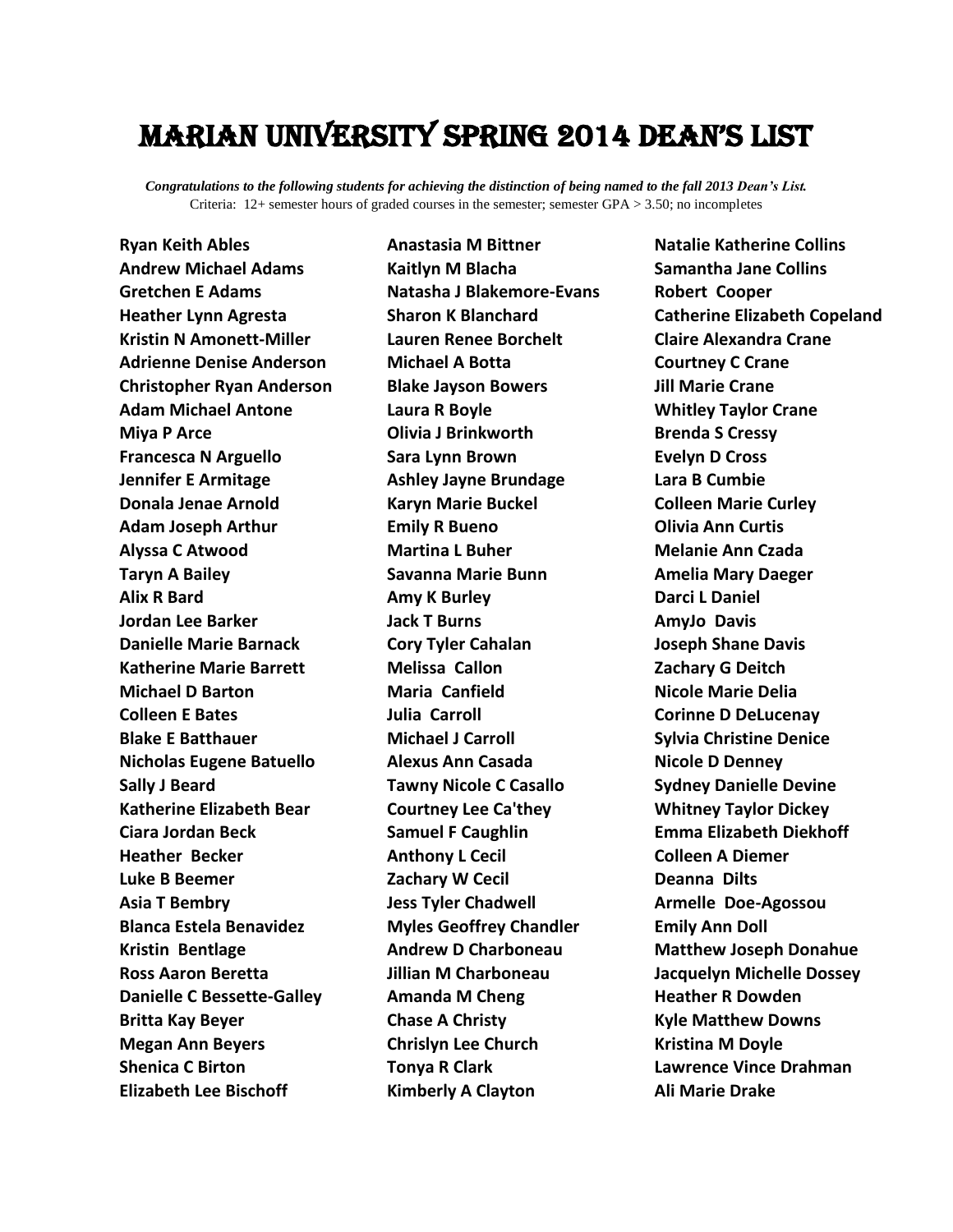**Anna M Dudley Brendan J Dugan Bristin Teal Dunigan Kira D Dunn Megan R Dupi Lawrence A Durchholz Mitchell K Eckerle Stephanie Michele Edsall Cassandra K Effing Kevin R Effron Sean Michael Egenolf Griffin Michael Elbert Dawn M Ellington Dionne Elsener Whitley Elizabeth Emerson Diane E Engelking Emily Ann Escue Alex Parker Etchison Megan R Fabbro Valerie B Fagan Gabrielle C Fales Whitley Danielle Fallis Kenneth James Fallon Kevin Farley Daniel Joseph Farrell Laura Kay Fehr Amber M Ferrari Jeremy T Fitch Aimee K Fitzgerald Jaime Frances Fleming Terri L Flipping Kelsey Celeste Fluke Maura M Flynn Allie Ann Foley Emma Annabelle Foster Megan Ashley Foster Zoe Larissa Frazier Corey Jo Fritz Eamon J Fry Anna C Gallman Mary Christine Ganser Shamika Garnett**

**Rachel A Garzon Kelly M Gates Olivia Danielle Gehrich Macy Taylor Gentry Gavyn Alexander Gerbofsky Sara E Gerlich Daniel E Gerow Molly Elizabeth Gerth Samantha Gillespie Lydia R Godsil Allison Elizabeth Goetz Gabriela C Gomes Noelia Berenice Gonzalez Rebecca J Gossett William David Grabowski Kylah Grant Jordan Donovan Gray Dylan Lee Green Lauren M Gregory Sarah Lynn Groves Andrea Rae Grube Cameron A Gruell Emily Cathrine Grupp Brenda C Gutierrez Sabryna Ashley Guynn Eva M Haas Deborah A Hajek Patrick Thomas Hammans Jamonte J Hampton Nikki Handy Eric Robert Hanley Jocelyne N Hanquier Charles Bradley Harmening Cora Marie Harrison Kristin Nicole Hauser Casey M Hayes Karen Ann Heindl Taylor E Helvie Caitlin E Hensley Hilary L Herendeen Joseph R Herring Aaron C Hess**

**Andrew J Hess Jack Michael Hiatt Aleiza Lefsky Higgins Elizabeth Kay Hilt Zachary D Hilton Matthew C Hines Elisha A Hoffman Claire C Holba Darrah N Holder Brenna M Holland Jonathan T Hoopingarner Amy E Horlander Jennifer Ann Hornaday Jonathon Clark Hosty Mary K Hosty Micah Howard Jennifer Hubbard Adrianne L Hultgren Felicia M Hunter Sarah R Hunter Anna Catherine Huntine Maxwell Robert Jackson Michael Joseph Jacob William Joseph Jansen Adrianne Rose Johnson Joshua Thomas Johnson Kirby Ann Johnson Travis A Jones Marlena D Juberts Crystal Nicole Kalogris Pauline E Kambouris Megan Nicole Kaufman Brittany Michelle Kehoe Morgan Marie Kehoe Haley M Keller Sarah Brittany Kennedy Katie Marie Kirschner Alecia M Kissel Lauren M Knight Molly Elizabeth Knight Amy Knoll Hannah Jo Knust**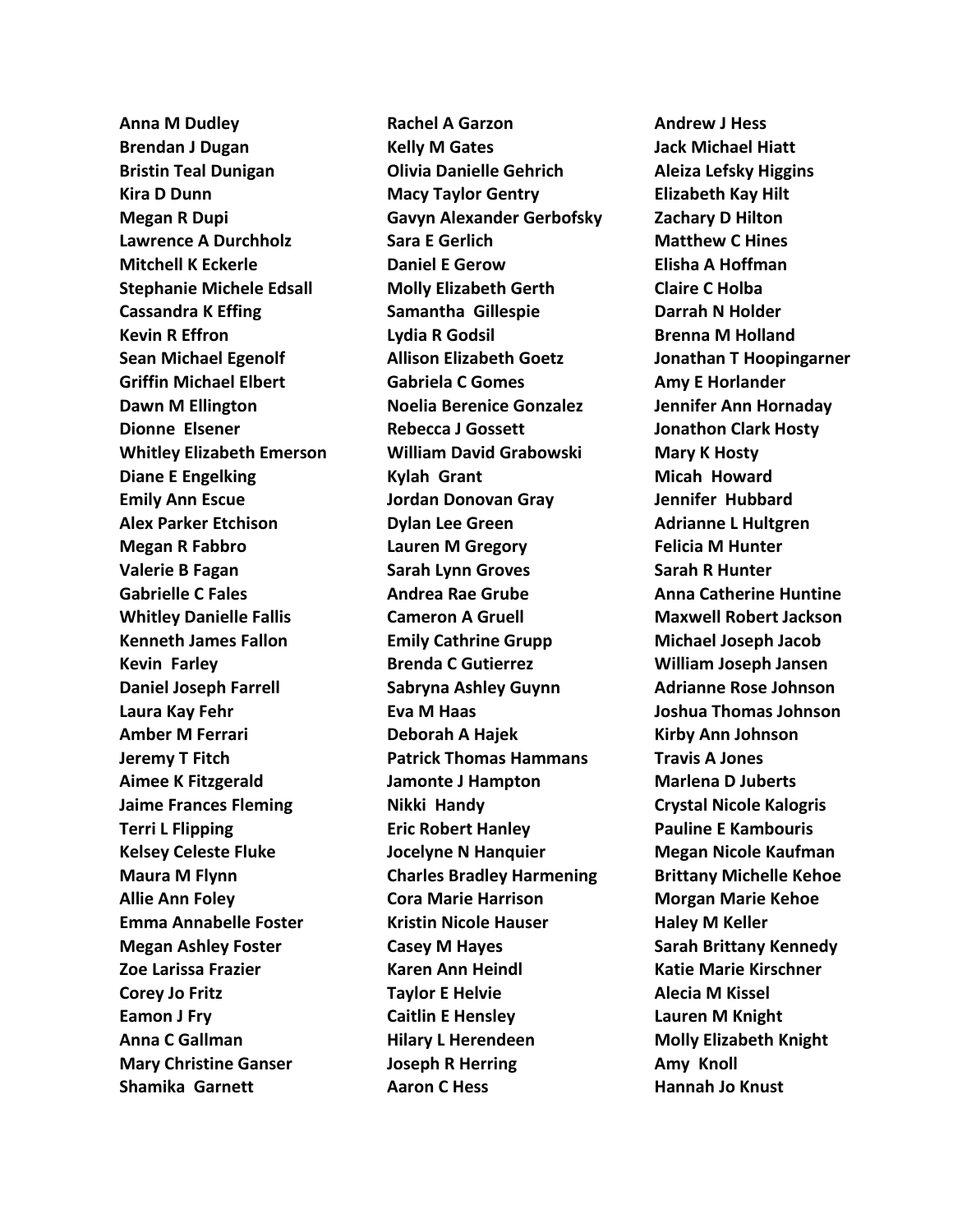**Elizabeth Koester Matthew Edward Kolb Gregory R Konkle Jordan M Koopman Vanessa B Kruse Ann Catherine Kuntz Joseph Andrew Kurucz Hannah Dawn Land Emma Marie Laut Haley Meghan Lawrence Alexandra N Lease Tara Marie Lecher Megan Marie Lee Stephanie A Lees Morgan Suzanne Leffingwell Ricky R Lemming Kelly A Leyba Mallory M Light Elizabeth Callahan Logan Stephanie N Lord Mary Alice Lutz Kelsea Morgan Manion Michelle N Marcum Ashley L Martin Kelli Lynn Marx Tara M Matern Thomas David McClelland Chelsea L McCollum Alexander Parker McCool Mark P McCullom Kelly E McCurdy Rose Kolbe McGrath Michelle McKeown Kelly Elizabeth McKillip Peter J McMinds Declan Patrick McNicholas Emily A McNulty Joseph Bradley McSherry Julianna M Merlo Morgan Taylor Merrill Madeline C Messmer Angela M Meyer**

**Courtney A Michel Allyson Paige Milby Tracie Millen Allison J Miller Erica Lynn Miller Joshua D Miller Leah Jean Miller Lindsay Brooke Miller DeBar A Minor Lisa A Minter Kelly Ann Mitchell Hannah M Molinaro Janna Denise Montgomery Kashia Marie Moore Jalen A Morales-Chandler Angela M Morris Kayla Morris Grace A Morrison Marisa R Mower Dalton P Mudd Tiffany A Mullen Tyler Christopher Mullen Grace L Neathery Hanna R Neligh Andrea Dominic Nguyen Lindsay Marie Nichols Jasmine Marie Nicholson Mary Hannah Oberhausen Dujuan O'Bryant Nathanial D Odle Amy Janette Oechsle Shannon M O'Hara Elizabeth Olivas Alicia B Packwood Lauren Kalli Palmer Caitlyn N Palmore Christina M Parks Naynil H Patel Kelsey Elizabeth Pauley Katherine D Payne Carleen Peaper Michelle Pence**

**Jackson H Peng Reyna V Perdomo Justin Piercy Shanna M Pierle Alexander Demitri Pierre Mary Elizabeth Pitstick Alexander M Podgorski Alicia E Pollert Anna Therese Potter Megan Anne Prather Shoni S Preski Michael B Pruitt Olivia M Pursell Stephanie C Quigley Dominic Rankin Nicole Marie Ravas Alexandra Reale Brooke Rachelle Reed Lora Allison M Reed Benjamin A Resler Eli Z Resnick Amy Richardson Kelsey E Riddle Michele L Riddle Amy M Ringer Andrew J Roberts Chad Brandon Roberts Christopher Bryson Roberts Ethen Linc Roberts Ben D Robertson Charlotte Robinson Angela Marie Roell Barbara Roesch Scott E Rohlman Gregg D Romaine Davin Kyle Rose Kylee Elizabeth Roseman Daniel J Ross Brandy Lynn Roth Elizabeth Ann Rothrock Gillianne Marie Rountree Stephanie L Roux**